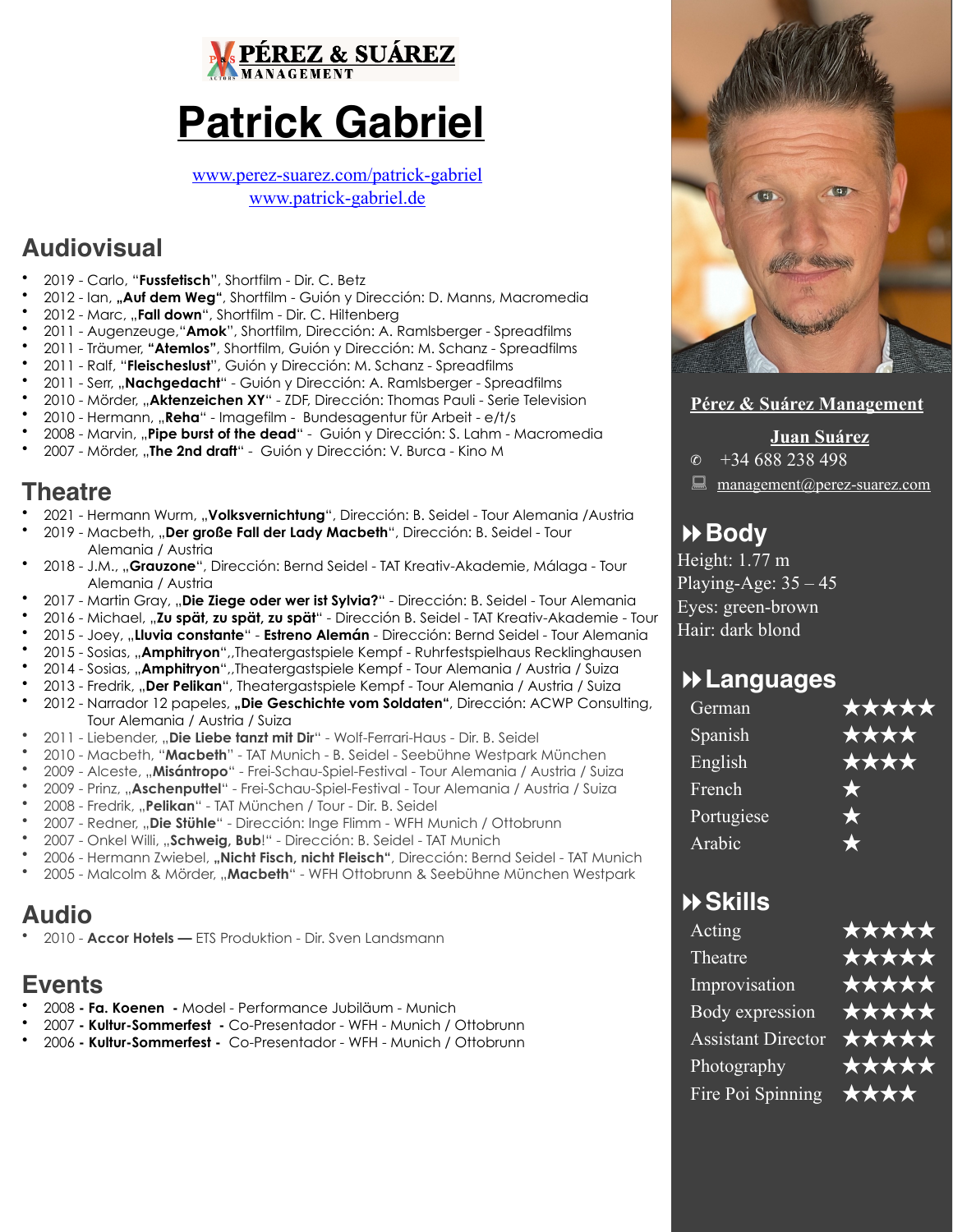

## **Assistant Director**

- 2017 "**Die Ziege oder wer ist Sylvia?**" Tour Alemania
- 2014 "**Amphitryon**" Theatergastspiele Kempf Tour Asistente de Dirección
- 2012 **"Die Geschichte vom Soldaten"**, Dirección: ACWP Consulting, Tour
- 2010 "**Macbeth**" TAT Munich Seebühne Westpark München
- 2009 "**Misántropo**" Frei-Schau-Spiel-Festival Tour Alemania / Austria / Suiza
- 2009 "**Aschenputtel**" Frei-Schau-Spiel-Festival Tour Alemania / Austria / Suiza
- 2008 "**Pelikan**" TAT München / Tour Asistente de Dirección
- 2007 "**Die Stühle**" Dirección: Inge Flimm WFH Munich / Ottobrunn
- 2007 "**Schweig, Bub**!" TAT Munich
- 2006 **"Nicht Fisch, nicht Fleisch"**, TAT Munich
- 2005 "**Macbeth**" WFH Ottobrunn & Seebühne München Westpark

## **Co-Direction & Co-Trainer**

- 2009 2012 Co-Leitung und Co-Trainer de la Escuela de arte dramático TAT Munich
- 2009 Co-Dirección y Co-Profesor de talleres Kreativ-Akademie en Frigiliana & Málaga

## **Other Professions**

- 2013 hoy Leitung und Inhaber **Casa Rural Molino Amici Artium**, Mijas
- 2005 2009 Ausbildung **Arte dramático** TAT Kreativ-Akademie, München (ZAV München)
- 2001 2004 Studium **Geprüfter Bilanzbuchhalter IHK / B.A.**
- 1997 2000 Ausbildung Steuerfachangestellter (Steuerberaterkammer)

## **Press-Reviews**

**2019 The great case of Lady Macbeth and Macbeth -** Role: Macbeth

## Süddeutsche Zeitung

... **Macbeth**, whose inner struggle between scruples and lust for power is **deeply impressive** shown by **Gabriel** ...

### Münchner Merkur

**Brilliant** was the portrayal of the love and suffering ... by Caroline Betz as Lady Macbeth and her **vain-ambitious, defiant-youthful, virile-warlike but in the end increasingly despairing of himself husband**, who was **sensually portrayed by** Patrick **Gabriel** ...

> **2017 The Goat or Who is Sylvia? -** Role: Martin Gray

## Münchner Merkur

... Martin, **strongly played** by Patrick **Gabriel** ... **Outstanding** is the **dialogue** between Martin and Stevie (Sandra Heuer) ... Equally strong the conversation between Martin and his son ...

Süddeutsche Zeitung

... **Gabriel as** Martin **Gray grabs you with his acting devotion** ...

## !**Sport**

| Judo     | ★★★★ |
|----------|------|
| Bicycle  | **   |
| Dance    | **   |
| Swimming | ★★   |



**Pérez & Suárez Management**  $\widehat{\bullet}$  +34 602 890 881  $\overline{\textcircled{\textcirc}}$  +34 688 238 498

 $\Box$  [management@perez-suarez.com](mailto:management@perez-suarez.com)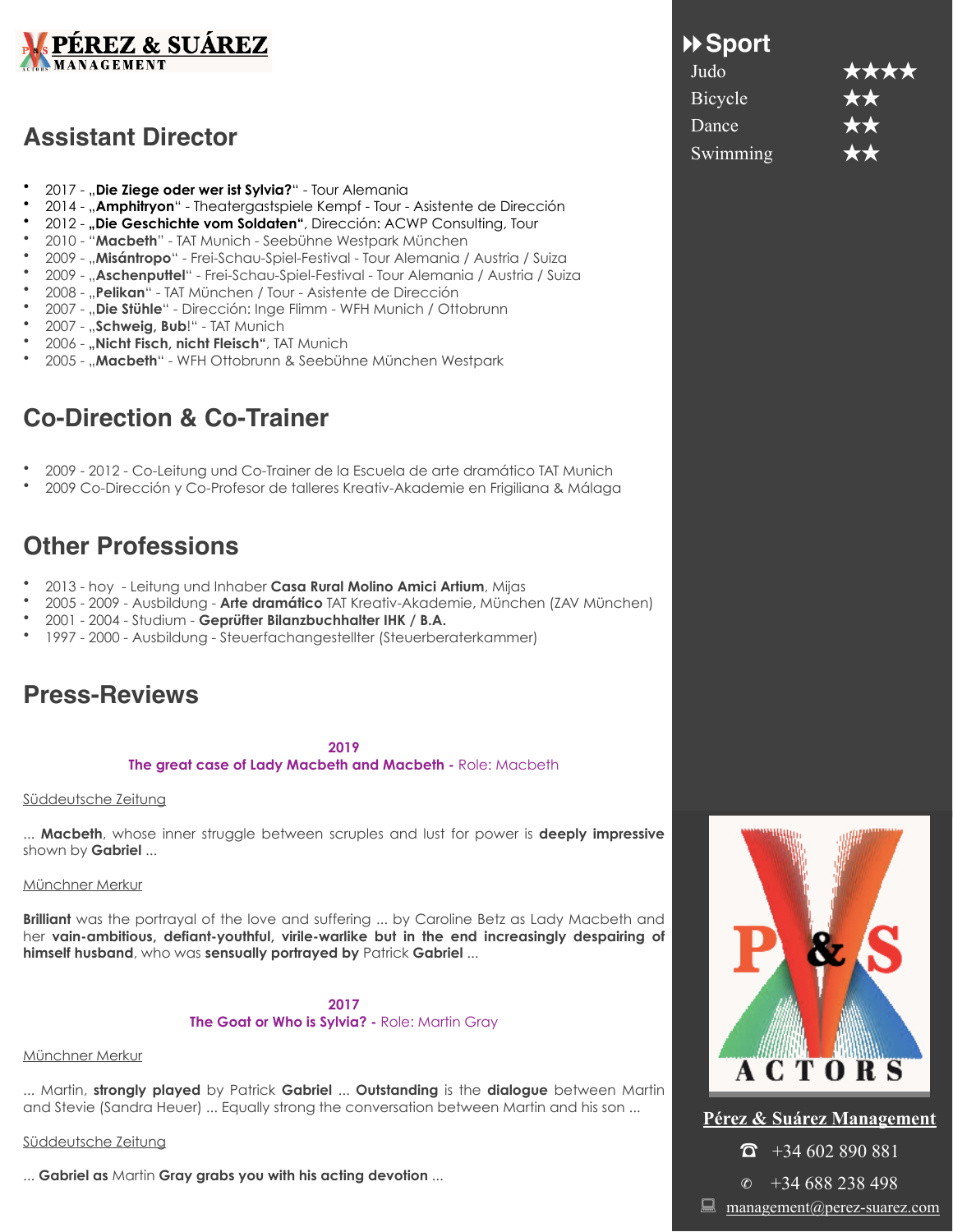

## **2015 German premiere A Steady Rain /** Role: Joey (Protagonist)

## Süddeutsche Zeitung

... Patrick Wolff and Patrick **Gabriel**, who has already appeared in several of Seidel's productions, embody Joey and Denny in the truest sense of the word ... "A Steady Rain" is based entirely on the **intense acting** of its two justly acclaimed leading actors; after all, Bernd Seidel had wanted a real actor's play ... The **suspense**, **carried** by the two main actors, l**asts until the end** …

### Münchner Merkur

... **After two and a half hours**, the actors have earned the **great applause** ... The duo **kept** up the **tension** in **emotionally** charged **monologue and dialogue**, expressed pathos and larmoyanz rather cool and so corresponded to the **American original** ...

### Hannoversche Allgemeine

... **Gabriel** and Wolff are **able** to **carry** the production through its **more than two hours** ... "A Steady Rain" is a play of US-American style and is **worthwhile especially because such plays are not often seen on German stages.** 

## Mindener Tagblatt

Patrick **Gabriel** and Patrick Wolff embody with **bravura** the fragile friendship of two different policemen ... The two-person play "A Steady Rain" lives from their **strong acting** ... Gabriel and Wolff succeed in **keeping** the **tension** in the **emotionally hard play until the end** and not only for that there is a lasting applause.

#### Rhein Main Press

... The external conflict and the ambivalence of the friends, which becomes more and more obvious, drive the suspense **until the end** and also **kept** the **audience in suspense until the last minute.** 

> **2014 Amphitryon /** Role: Sosias

#### Münchner Merkur

... **First of all**, Patrick **Gabriel brilliantly proves** that one could always do the obvious with Kleist's beginning: a comedy solo! **His Sosias**, as the **best Sosiasses** always were, is in **grave danger of upstaging the rest of the evening's mime**s. But **Gabriel doesn't overdo** it as he puzzles over the sudden doubling of himself, capable of ravishing comic miniatures....

### Süddeutsche Zeitung

... **Especially Gabriel succeeds** in unfolding **great comedic talent without robbing** his character of **dignity**.

## Stirnberg Zeitung Recklinghausen - Ruhrfestspielhaus Recklinghausen

... The actors are great throughout. **Most rebellious** is a bitingly sharp-tongued Sosias, the servant of Amphitryon alias Patrick **Gabriel** ...



## **Pérez & Suárez Management**

**Juan Suárez**  $\circ$  +34 688 238 498  $\Box$  [management@perez-suarez.com](mailto:management@perez-suarez.com)

## !**Body**

Height: 1.77 m Playing-Age:  $35 - 45$ Eyes: green-brown Hair: dark blond

## !**Languages**

| *****      |
|------------|
| ****       |
| ****       |
| $\bigstar$ |
| $\bigstar$ |
|            |
|            |

## !**Skills**

| Acting                    | ***** |
|---------------------------|-------|
| Theatre                   | ***** |
| Improvisation             | ***** |
| Body expression           | ***** |
| <b>Assistant Director</b> | ***** |
| Photography               | ***** |
| Fire Poi Spinning         | ****  |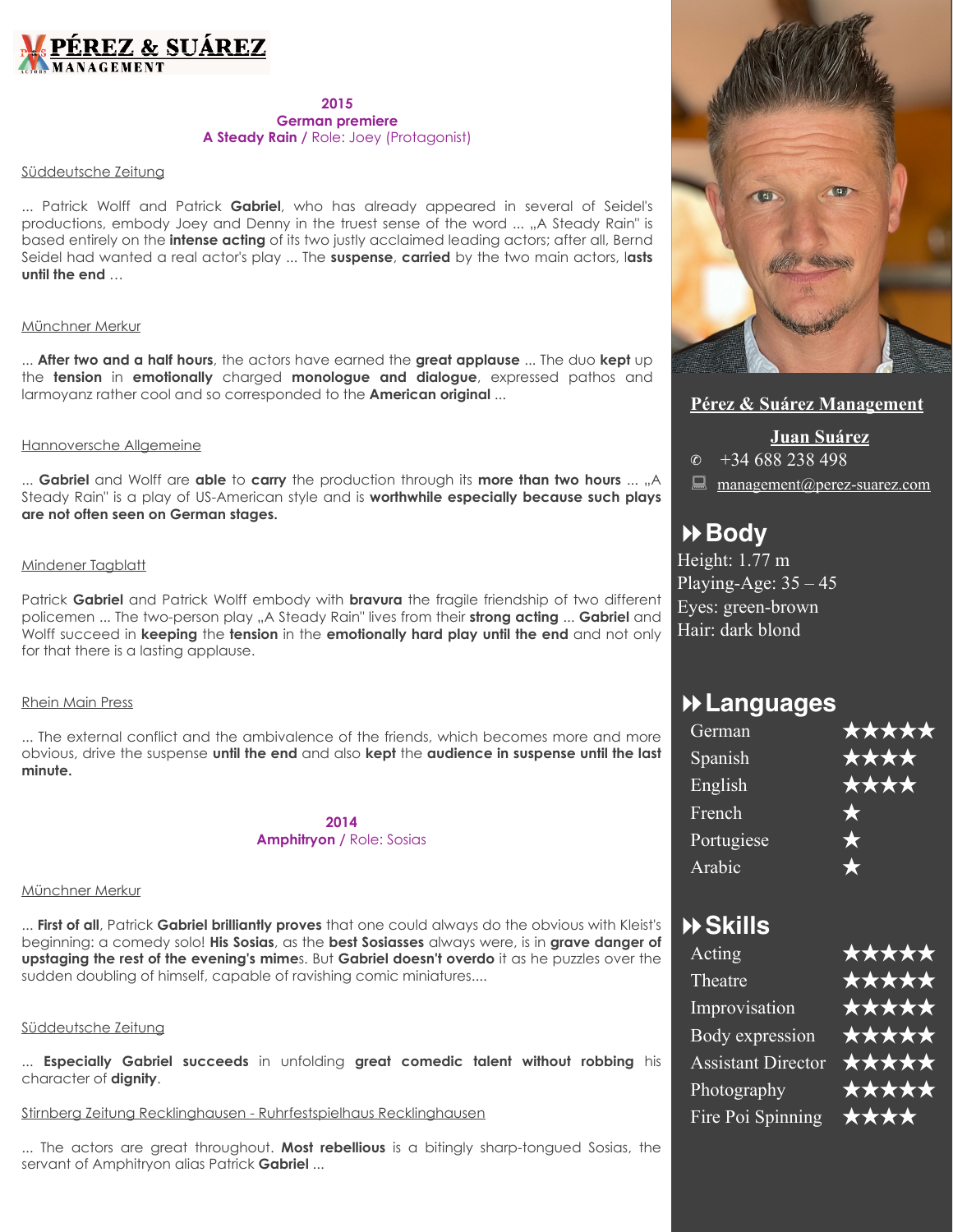

#### Mindener Tageblatt

... First and foremost, Patrick **Gabriel** as Amphitryon's servant uses his **ability** to **articulate** Kleist's verses **deftly**, **with great variety and pointedness**, to create a **shrewd**, **nuanced character** ...

#### Südkurier Singen

... **Particularly** noteworthy in their roles are Dennenesch Zoudé ... as well as Patrick **Gabriel** as Sosias, who even received scene applause.

#### Delmenhorster Kreisblatt

... **Outstanding** is not only the **linguistic duel** between Patrick Gabriel and Manuel Klein as Sosias and Merkur ...

### Fuldaer Zeitung

... The **audience** is **fascinated** by the **linguistic** art of the poet, **especially since** at the **beginning from** the auditorium and then **throughout** so **wonderfully spoken as by the excellent** Patrick **Gabriel** as the servant Sosias. Dennenesch Zoudé also stands out among the ensemble of six….

## **2013 The Pelican /** Role: Fredrik

### Süddeutsche Zeitung

... **Gabriel** plays the role of Fredrik **very convincingly**; he is broken and rebellious at the same time, coming across as a youngster who has grown old too soon, holding his own in a duel with his mother. He aches and coughs, hunched and yet full of emotion ....

### Münchner Merkur

... Patrick **Gabriel** embodied the son Fredrik. With **remarkable expressiveness** in **speech as well as facial expressions and gestures**, he turns the slim student of law, who is preparing for his exams, into a freezing and coughing wretched figure, key figure of the drama. During crying fits, he goes to extremes ....

### **2012 The Chinese Nightingale & The Soldier's Tale /**  Role: Narrator (12 roles)

### Wolfsburger Nachrichten

... The **narrator** Patrick **Gabriel achieved** a **very great effect** ... This was a **narrative tour de force** ...

## Münchner Merkur

... **Gabriel's language is not only pure rhetoric, but imbued with musicality** ...

## Süddeutsche Zeitung

... **Gabriel** has an **enormous two-hour workload** to master ... He manages to create lively dialogues instead of a monotonous mishmash of voices ....

## !**Sport**

| Judo                         | **** |
|------------------------------|------|
| Bicycle                      | **   |
| Dance                        | **   |
| $\overline{\text{Swimming}}$ | ★★   |



## **Pérez & Suárez Management**  $\widehat{\bullet}$  +34 602 890 881  $\circ$  +34 688 238 498

 $\Box$  [management@perez-suarez.com](mailto:management@perez-suarez.com)